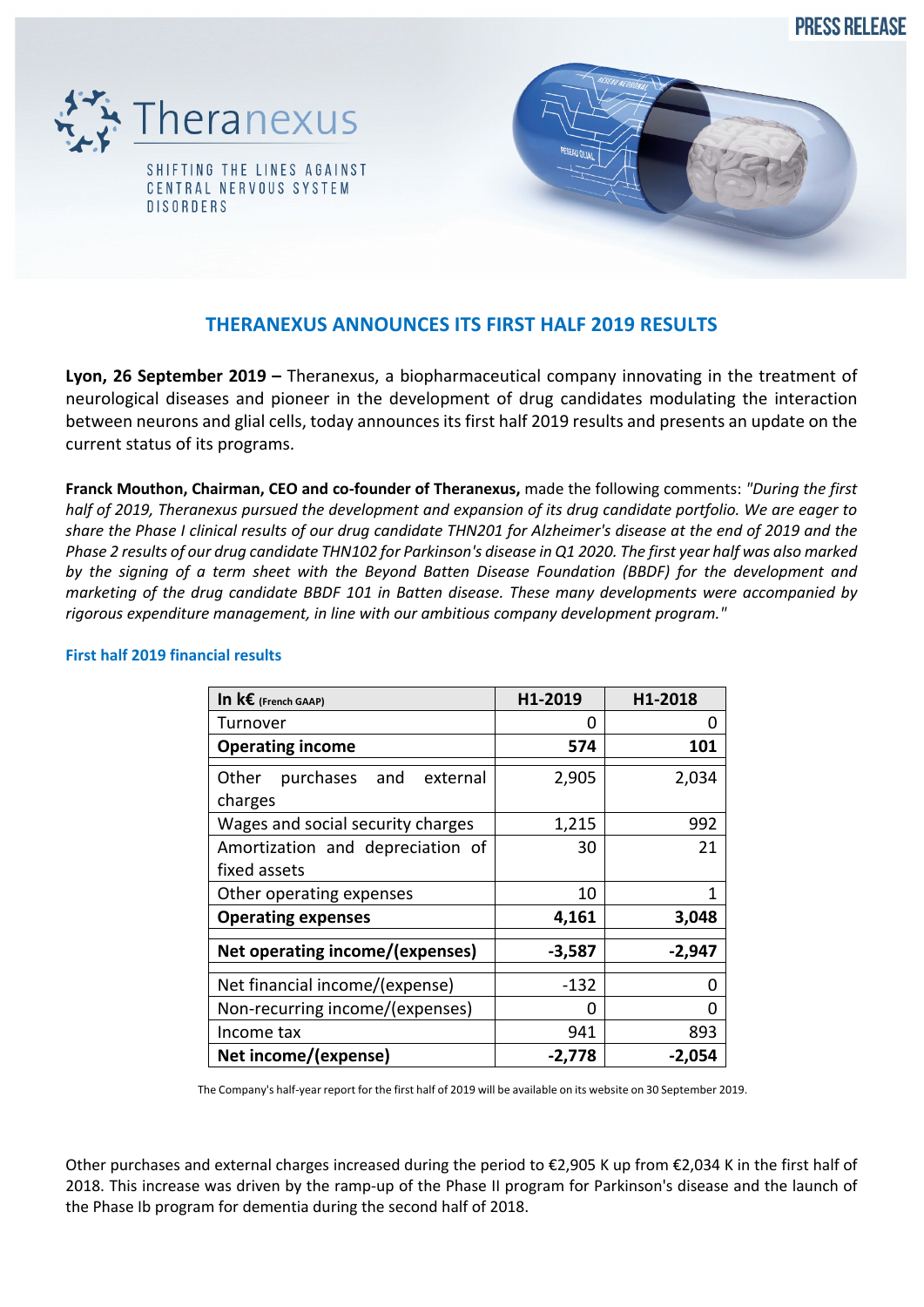

The increase in wages and social security charges, which rose from €992 K in the first half of 2018 to €1,215 K in the first half of 2019, mainly reflects the full-year effect of recruitments made during 2018, notably the strengthening of the R&D team.

As a result, the operating loss widened from -€2,947 K in the first half of 2018 to -€3,587 K in the first half of 2019.

The net financial expense amounted to €132 K for the first half of 2019 due in particular to interest incurred on financing granted by banking institutions, that was put in place at the start of the second half of 2018, and by Bpifrance.

After taking into account €941 K in tax income, mainly from the Research Tax Credit, net losses were -€2,778 K in the first half of 2019 compared with -€2,054 K in the first half of 2018.

Cash at 30 June 2019 amounted to  $\epsilon$ 10,231 K. This amount does not include income from the  $\epsilon$ 2,245 K in funds raised at the start of July 2019, or repayment of tax credits due for fiscal 2018 which amounted to €1,721 K.

## **Situation of the clinical trial drug candidate portfolio, partnerships and ongoing key scientific projects**

### **Drug Candidate THN102 – Parkinson's Disease and Narcolepsy**

On 24 September, Theranexus announced the recruitment of its last patient with Parkinson's disease naive of any treatment for this pathology to its Phase II clinical trial which aims to evaluate the tolerance and efficacy of its drug candidate THN102 (modafinil/flecainide combination) on non-motor symptoms of the disease (drowsiness, attention and cognitive disorders). This triad, a major unmet medical need in the disease, has a very high market value potential (estimated at over \$2 billion). The results for THN102 are expected in Q1 2020.

On narcolepsy patients, an in-depth analysis of the results of the Phase II trial confirmed the over-representation of poorly responding narcoleptic patients, which resulted in a lack of difference in efficacy between THN102 and the standard-of-care drug<sup>1</sup>. Further work on the narcolepsy program is pending results from the Phase II trial on Parkinson's disease.

In addition, the Company announced the issuance of a patent in China, thereby strengthening international coverage of its drug candidate THN102 up to 2034.

## **Drug Candidate THN201 – Completion of recruitment for the Phase Ib trial to treat Alzheimer's disease-related neurocognitive disorders**

On 17 September, Theranexus announced inclusion of the last healthy subject in its Phase Ib trial comparing the pharmacological efficacy of its drug candidate THN201 with the standard-of-care treatment in Alzheimer's diseaserelated neurocognitive disorders. The results are expected in Q4 2019.

THN201 contains a combination of donepezil, which acts on neuronal activity, and mefloquine, affecting glial cell activity. A total of 152 healthy subjects were recruited at 10 sites in Europe. The trial is being conducted as a doubleblind, randomized, three parallel-group study to evaluate the procognitive activity, tolerance and pharmacokinetics of THN201 compared with the standard-of-care treatment alone and a placebo. THN201 has already demonstrated a preclinical pharmacological efficacy profile superior to the standard-of-care treatment in Alzheimer's disease and an excellent tolerance profile.

<sup>&</sup>lt;sup>1</sup> See 2018 Reference Document p 68 to 70 - https://www.theranexus.com/images/pdf/THERANEXUS\_DDR\_2018\_VFINAL.pdf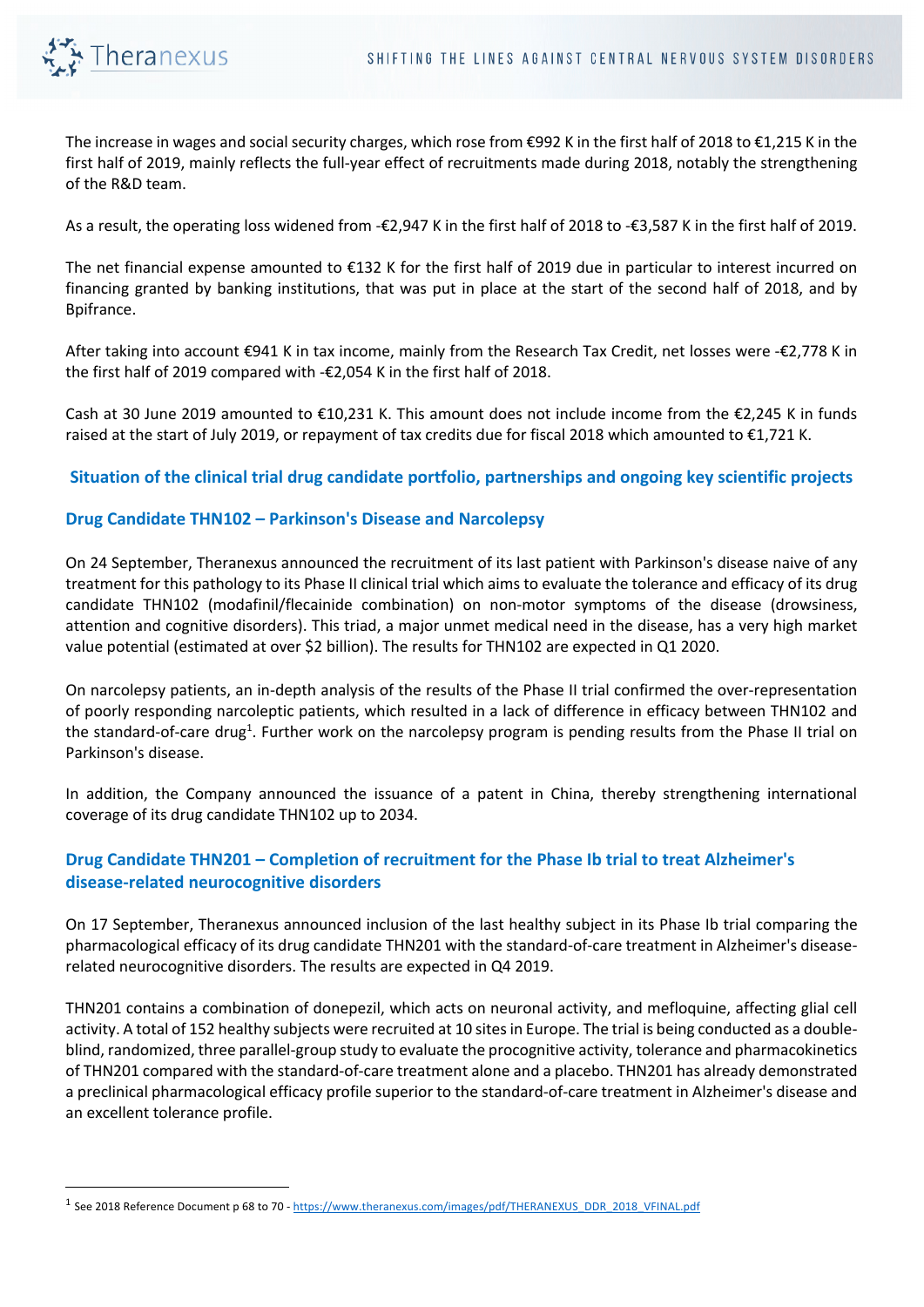

### **Drug Candidate THN101 – Neuropathic pain**

The results of the Phase I safety, tolerance and pharmacokinetics trial in patients with neuropathic pain are positive and enable Theranexus to actively prepare for Phase II. The clinical trial should include 370 patients suffering from neuropathic pain of diabetic or post-Zosterian origin (following shingles) in 40 to 45 investigation sites in Europe. The trial's primary endpoint will be based on regular self-assessment of pain by patients themselves using a numerical scale.

## **Signing of a term sheet with the Beyond Batten Disease Foundation (BBDF) for the development and marketing of the drug candidate BBDF 101 in Batten disease**

On 27 June 2019, Theranexus signed a term sheet with the Beyond Batten Disease Foundation (BBDF) to lead the clinical development program aimed at securing approval and commercialization for drug candidate BBDF 101 for Batten disease. BBDF financed the research to identify and validate BBDF101 for treating the juvenile form of Batten disease. Theranexus and BBDF will jointly lead the clinical development program in the United States to secure regulatory approval for the product. Theranexus will have an exclusive worldwide license for commercial use of the product. The agreement gives the Company a six-month exclusivity period and should be signed by the end of 2019.

To finance the clinical development program aimed at securing approval and commercialization for drug candidate BBDF 101 for Batten disease, Theranexus raised approximately €2.2 million in a private placement on 11 July.

### **Neurolead, a new platform enabling active agent screening of neuron-glia interactions**

Theranexus was awarded a €6.2 million funding package under Bpifrance's Investments for the Future scheme, for the Neurolead program. This program, coordinated by Theranexus in collaboration with the Collège de France and the French Alternative Energies and Atomic Energy Commission, aims to design and industrialize a unique platform for the identification and characterization of drug candidates targeting neurological disorders. Neurolead, using the latest innovations in neuroscience and AI tools, plans to extend and systematize the therapeutic concept pursued by Theranexus by enhancing its therapeutic application capabilities. The consortium agreement should be signed by the end of 2019. Theranexus and its partners have not as yet received funds from Bpifrance.

## **Scientific update**

The Company recently announced the publication of two scientific papers, one focusing on expanding the proprietary library of glial effector cells in the journal **ASSAY and Drug Development Technologies**, and the other on the clinical pharmacological profile of THN102 in the **British Journal of Clinical Pharmacology**.

In June 2019, Theranexus established its Scientific Board composed of 4 leading experts, which will assist and guide the Company in its choices, especially the development of strategies for identifying, selecting and qualifying drug candidates targeting interactions between the brain's two cell populations, neurons and glial cells, for the treatment of central nervous system (CNS) disorders.

Overall, during 2019 Theranexus attended a number of conferences and meetings. The Company notably presented its latest findings on the role of astroglial connexins in the efficacy of THN201 in neurocognitive disorders linked to Alzheimer's disease<sup>2</sup> at the AD/PD conference<sup>3</sup>, and its new scientific data on neuron-glia interactions at NeuroFrance and Advances in Cell Based Screening in Drug Discovery, and more recently, on the mechanism of action and impact of THN101 on neuropathic pain during the European Pain Congress (EFIC).

<sup>2</sup> Involvement of astroglial connexins in the efficacy of THN201 in neurocognitive disorders linked to Alzheimer's disease

<sup>&</sup>lt;sup>3</sup> Conference on Alzheimer's and Parkinson's Diseases and related neurological disorders